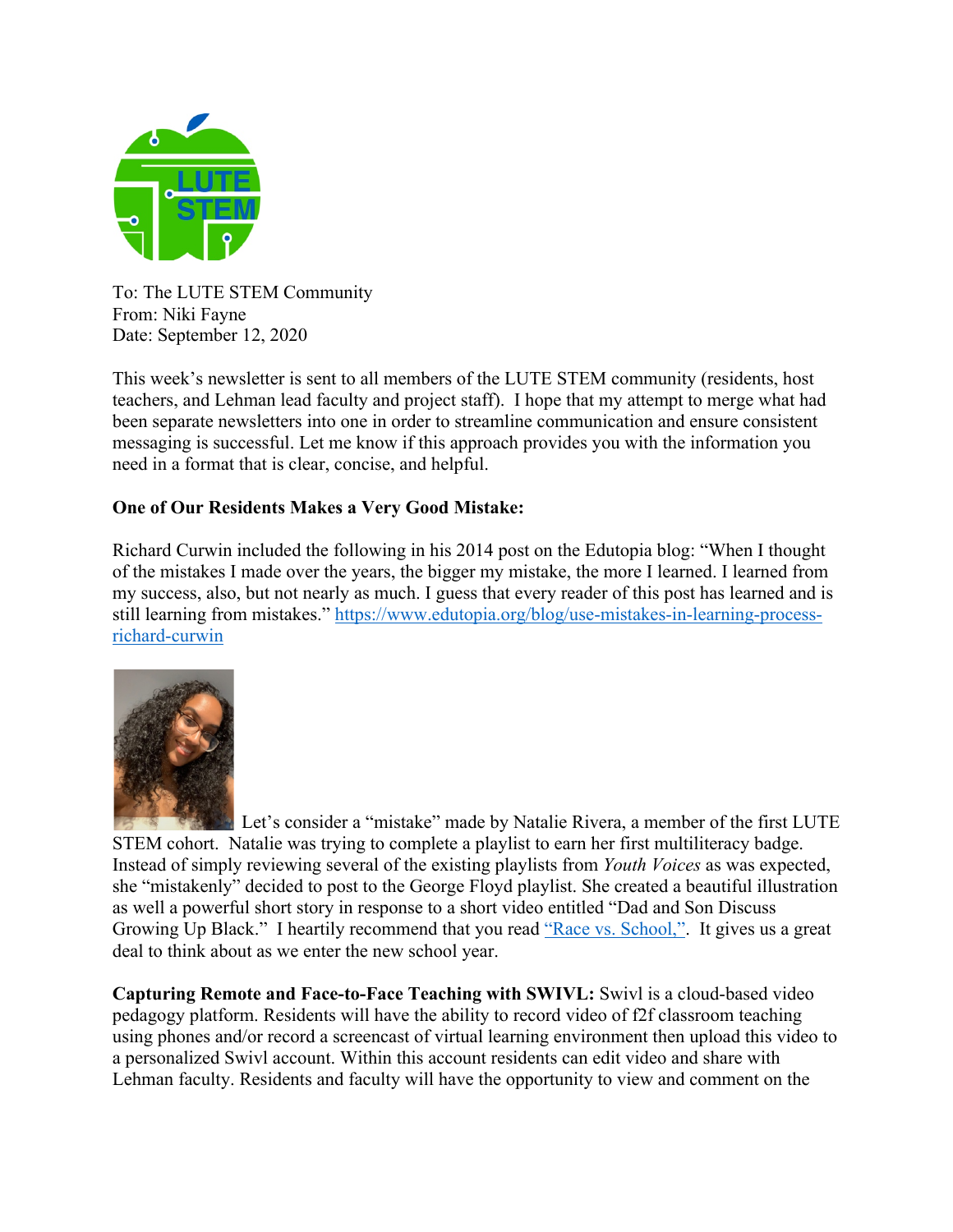shared videos. The Education Technology Team, headed by Naliza Sadik, will be hosting several Swivl workshops to introduce the tool and some of the features.

• Observation Tool Overview - this workshop will introduce the tool and provide step-by-step instructions on how to use the tool capture video, edit and share your video with your instructors.

Sessions (attend one): *September 15, 16, 17, 30 and October 1. All sessions are 4:00 - 5:00 pm* 

• Swivl: Groups and Video Comments - this workshop will introduce Swivl groups and provide step-by-step instructions on how to use the participate in groups and comment on videos shared with you.

Sessions (attend one): *September 22, 24. All sessions are 4:00 - 5:00 pm.* 

**Zoom Link Workshops:** Please click on the link below to join the Ed Tech Team's workshops.

Join Zoom Meeting https://zoom.us/j/98759124505?pwd=TGN2NVJPKzV1ZGR2TS9Bc2JQenhEUT09

Meeting ID: 987 5912 4505 Passcode: 508659 One tap mobile +19292056099,,98759124505# US (New York) +13126266799,,98759124505# US (Chicago)

If you have any questions about open hours and workshops, please contact education.services@lehman.cuny.edu.

**Co-Teaching in a Virtual Setting:** Lehman College School of Education is one of 15 teacher preparation programs across seven states that are part of US PREP. Collectively, the coalition prepares over 5,000 teacher candidates each year. US PREP institutions are committed to working closely with school districts to enhance clinical preparation in order to ensure that all completers are "classroom ready day one." US PREP provides technical assistance to school districts and teacher education programs through regular meetings and seminars as well as individualized consultations. In a recent Learning Series session, the topic of conversation was co-teaching virtually. A very good document was provided that identifies virtual "work-arounds" for each co-teaching variation. I have attached a copy to the email so that you can consider some of the ideas that peer institutions and districts have developed to provide robust clinical experiences despite obstacles presented by COVID.

We are all aware of the requirement that residents are to be supervised by a certified teacher when working with students. There are creative ways that residents can work with small groups virtually. In a synchronous format, break-out rooms allow for small group interaction. As long